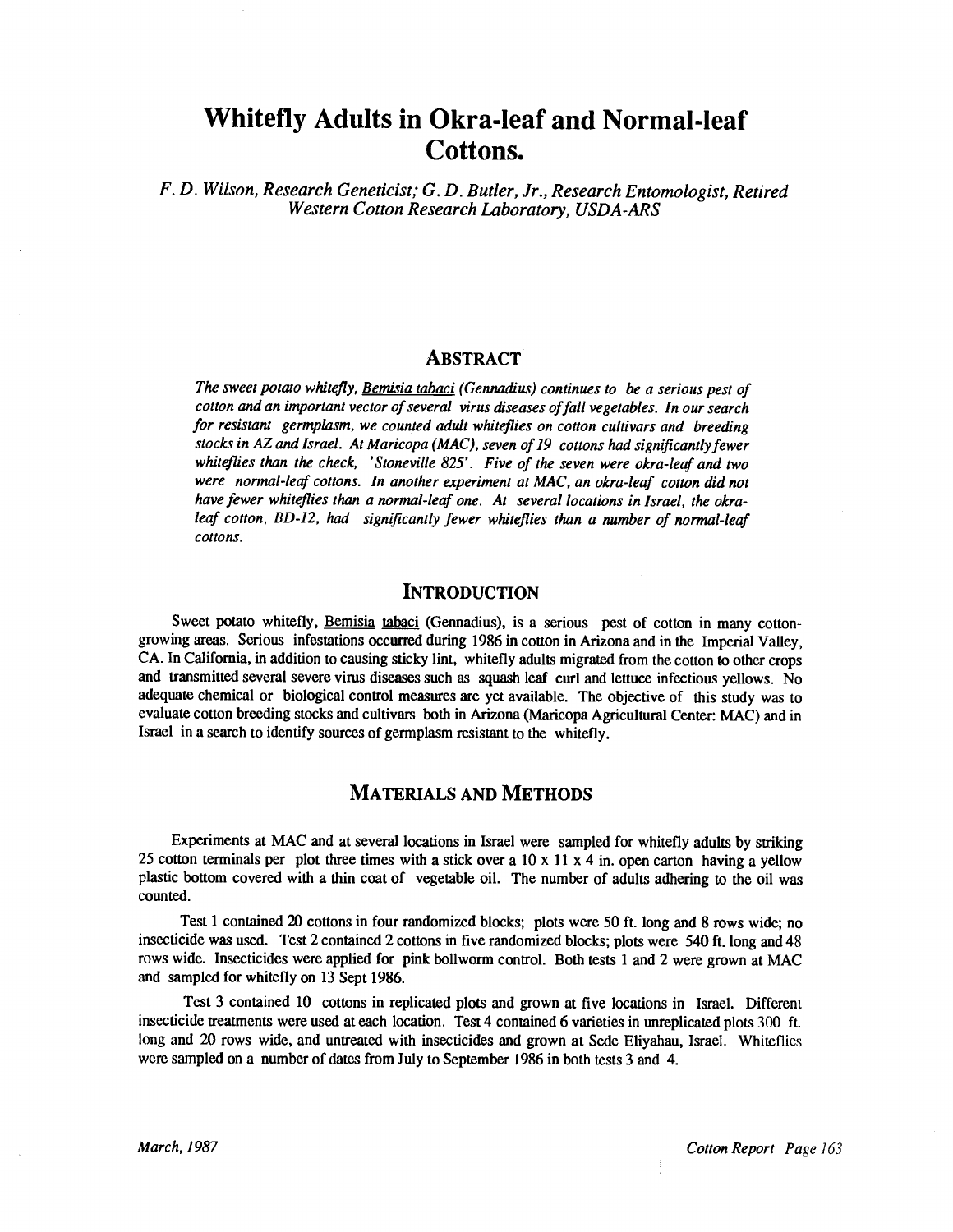### **RESULTS**

Test 1. Seven of the 19 test cottons had significantly fewer whitefly adults than the check cultivar, 'Stoneville 825' (Table 1). Four of the seven were hirsute, okra -leaf, one was semi- smooth okra -leaf, one was semi-smooth regular-leaf, and one was ultra-smooth regular-leaf.

Test 2. No significant difference was observed in the number of whiteflies between the regular -leaf 'Deltapine 61' (157.3 in ethephon-treated plots and 143.2 in untreated plots) and the okra-leaf WC-12NL (155.0 in ethephon -treated plots and 176.7 in untreated plots).

Test 3. The okra-leaf selection Bet Dagan-12 (BD-12) consistently had fewer whiteflies than the nine regular -leaf selections at all five locations (Table 2).

Test 4. BD-12 had significantly fewer whiteflies than the five regular-leaf selections (Table 3). It had 9X fewer whiteflies than 'Eden-1', a cotton grown widely in the Jordan River Valley where whitefly is a serious cotton pest.

|                        | Trait** |        |           |                   |
|------------------------|---------|--------|-----------|-------------------|
| Cotton                 | N       | SS     |           | Whiteflies(no.)   |
| Stoneville 825 (check) | ┿       |        |           | $137.0 a*$        |
| Gumbo 500              |         |        |           | 50.8 <sub>b</sub> |
| DES-24NL               | +       |        |           | 50.8 <sub>b</sub> |
| Stoneville 825NL       | ╇       |        | ╇         | 45.5 <sub>b</sub> |
| Deltapine 712L         |         |        | ╇         | 42.5 <sub>b</sub> |
| Deltapine NSS          | ٠       | $\div$ | $\bullet$ | 28.8 <sub>b</sub> |
| Coker 310 ultra-smooth |         | (US)   | -         | 17.8 <sub>b</sub> |
| Deltapine 7544NSSL     | ٠       | +      |           | 13.5 <sub>b</sub> |

Table 1. Mean number of Bemisia tabaci adults in beating samples from cotton at Maricopa, AZ 13 September 1986.

\*means followed by the same letter are not significantly different at the 0.05 level of probability. \* \*N= nectariless; SS= semi- smoothleaf; L =okra leaf, US= ultra- smoothleaf.

| Location              | No. samples | leaf selections  | okra-leaf |
|-----------------------|-------------|------------------|-----------|
| <b>Qiryat Shemona</b> |             | $9.6 +/- 2.4$    | 1.7       |
| <b>Gan Shemuel</b>    | 6           | $33.6 + 6.7$     | 6.2       |
| Eden Farm, Bet She'an | 10          | $56.9 + (-17.3)$ | 15.8      |
| Acco                  |             | $75.5 + (-10.6)$ | 16.0      |
| Bet Dagan             |             |                  |           |
| Very dry              |             | $33.3 + 5.0$     | 13.6      |
| Dry                   | 8           | $29.2 + (-4.7)$  | 7.7       |
| Normal                | 8           | $25.5 + (-4.7)$  | 6.9       |

Table 2. Mean number of **B. tabaci** adults on one okra-leaf and nine regular -leaf cottons at five locations in Israel, 1986.